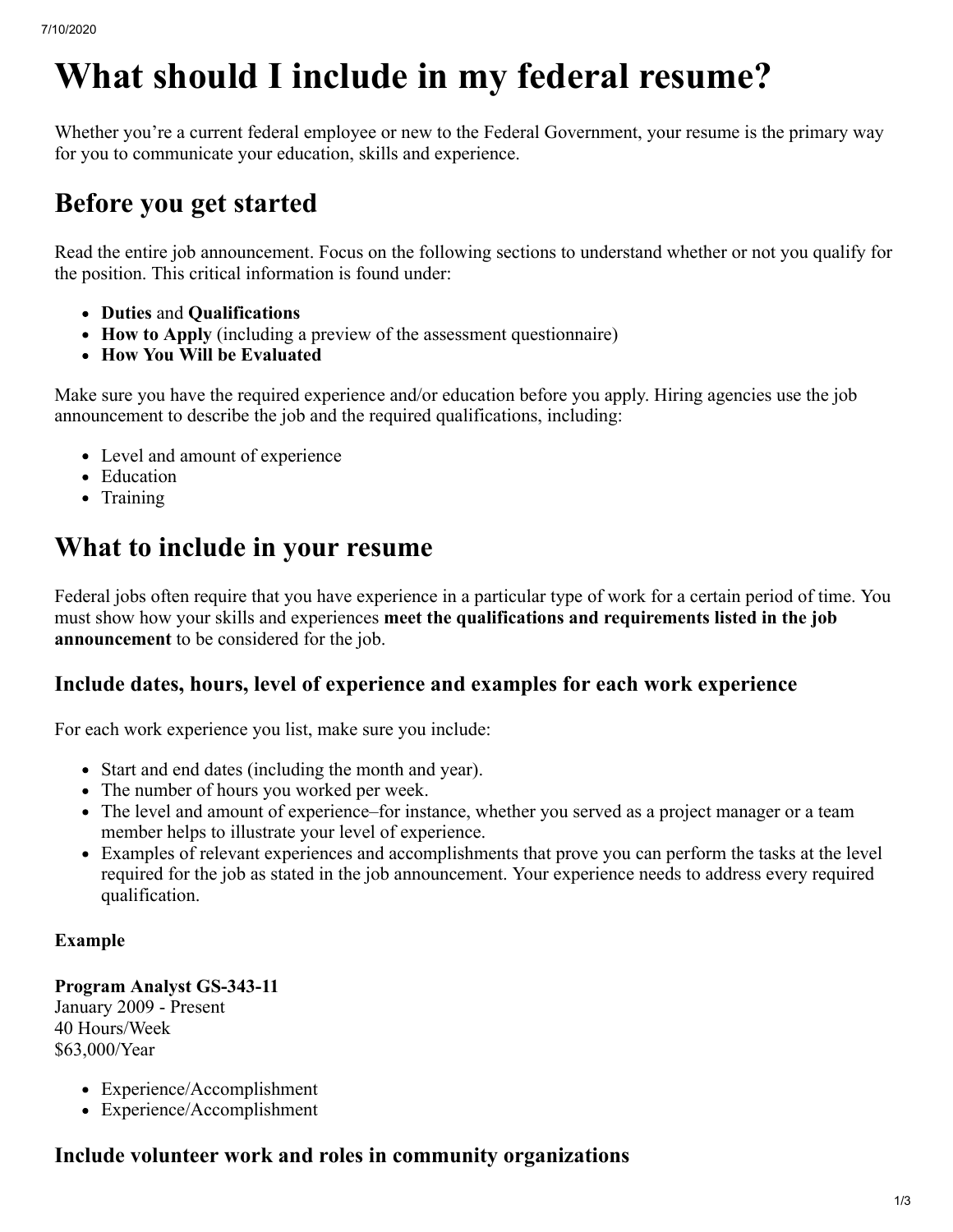#### 7/10/2020

Don't limit yourself to only including paid work experience. Include relevant volunteer work or community organizations roles that demonstrate your ability to do the job.

### **Use numbers to highlight your accomplishments**

Use numbers, percentages or dollars to highlight your accomplishments–you can find this information in things like your performance reviews, previous job descriptions, awards and letters of recommendation.

When explaining your accomplishments:

- Include examples of how you saved money, earned money, or managed money.
- Include examples of how you saved or managed time.

### **Examples**

- "Improved efficiency of document processing by 25% over the previous year".
- "Wrote 25 news releases in a three-week period under daily deadlines".
- "Managed a student organization budget of more than \$7,000".
- "Wrote prospect letter that has brought in more than \$25,000 in donations to date".

These statements show in concrete terms what you accomplished.

# **More resume writing tips**

### **Customize your resume**

You should tailor your resume to the job announcement rather than sending out the same resume for every job. Customizing your resume helps you match your competencies, knowledge, skills, abilities and experience to the requirements for each job. Emphasize your strengths and include everything you've done that relates to the job you're seeking. Leave out experience that isn't relevant.

### **Use similar terms and address every required qualification**

Your experience needs to address every required qualification in the job announcement. Hiring agencies will look for specific terms in your resume to make sure you have the experience they're seeking.

For example, if the qualifications section says you need experience with "MS Project" you need to use the words " MS Project" in your resume.

### **Organize your resume to make it easy to understand**

You need to organize your resume to help agencies evaluate your experience. If you don't provide the information required for the hiring agency to determine your qualifications, you might not be considered for the job.

- Use reverse chronological order to list your experience–start with your most recent experience first and work your way back.
- Provide greater detail for experience that is relevant to the job for which you are applying.
- Show all experiences and accomplishments under the job in which you earned it. This helps agencies determine the amount of experience you have with that particular skill.
- Use either bullet or paragraph format to describe your experiences and accomplishments.
- Use plain language– avoid using acronyms and terms that are not easily understood.